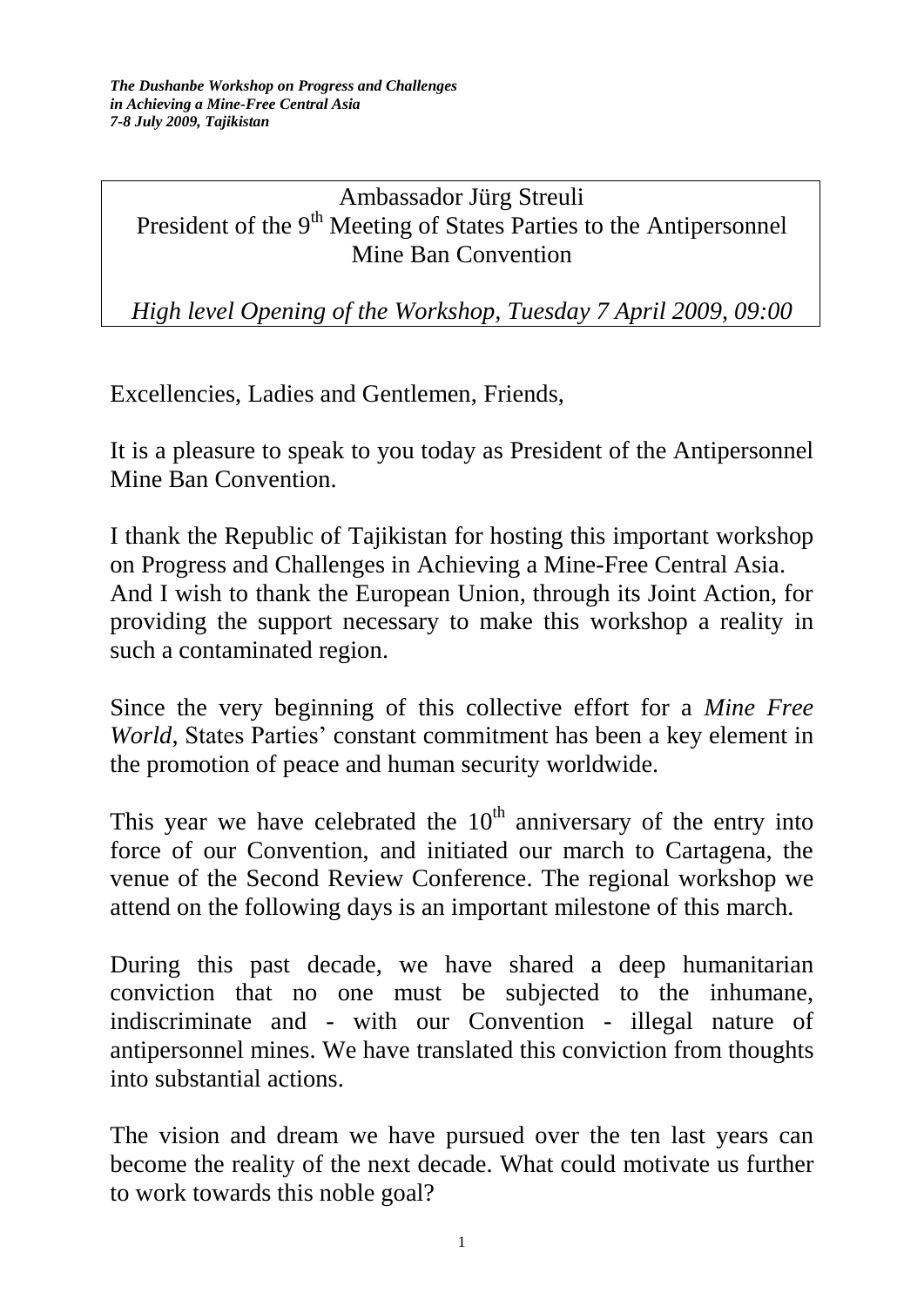Ladies and Gentlemen,

Ten years after entry into force, it is time now to assess our experiences and to identify the challenges ahead*.* 

Despite the progress made, it is clear that the pursuit of our core aims is a challenging, difficult and long-term task. I am confident, however, that the spirit of cooperation that has persisted in the work of this Convention will enable us to overcome these challenges.

Today, a total of 156 countries  $-80\%$  of the world's nations  $-$  are parties to the Convention, but only a half of its population is covered by it. Nevertheless, the production and the use of the weapon have been stigmatized and the Convention's principles have been recognized by States not parties as well.

Our Convention has moral authority. Indeed, the secret of its success resides in the effort made by the international community and nongovernmental organizations.

Considerable progress has been made with regard to *victim assistance stockpile destruction* and *mine clearance*.

The Convention has helped dramatically reduce the number of new victims and has created conditions for victim assistance and socioeconomic reintegration of survivors.

For instance, we have learnt about best practices of first aid, and how to better create opportunities for socio-economic reintegration.

In particular, recent developments have brought very positive results in addressing the rights and needs of Persons with Disabilities, including victims of any type of explosive remnants of war.

I hope that as President I can contribute to encourage greater national ownership by all relevant States Parties. For those which have reported to be ultimately responsible for significant numbers of survivors, it will be essential to demonstrate real progress by the time of the Second Review Conference.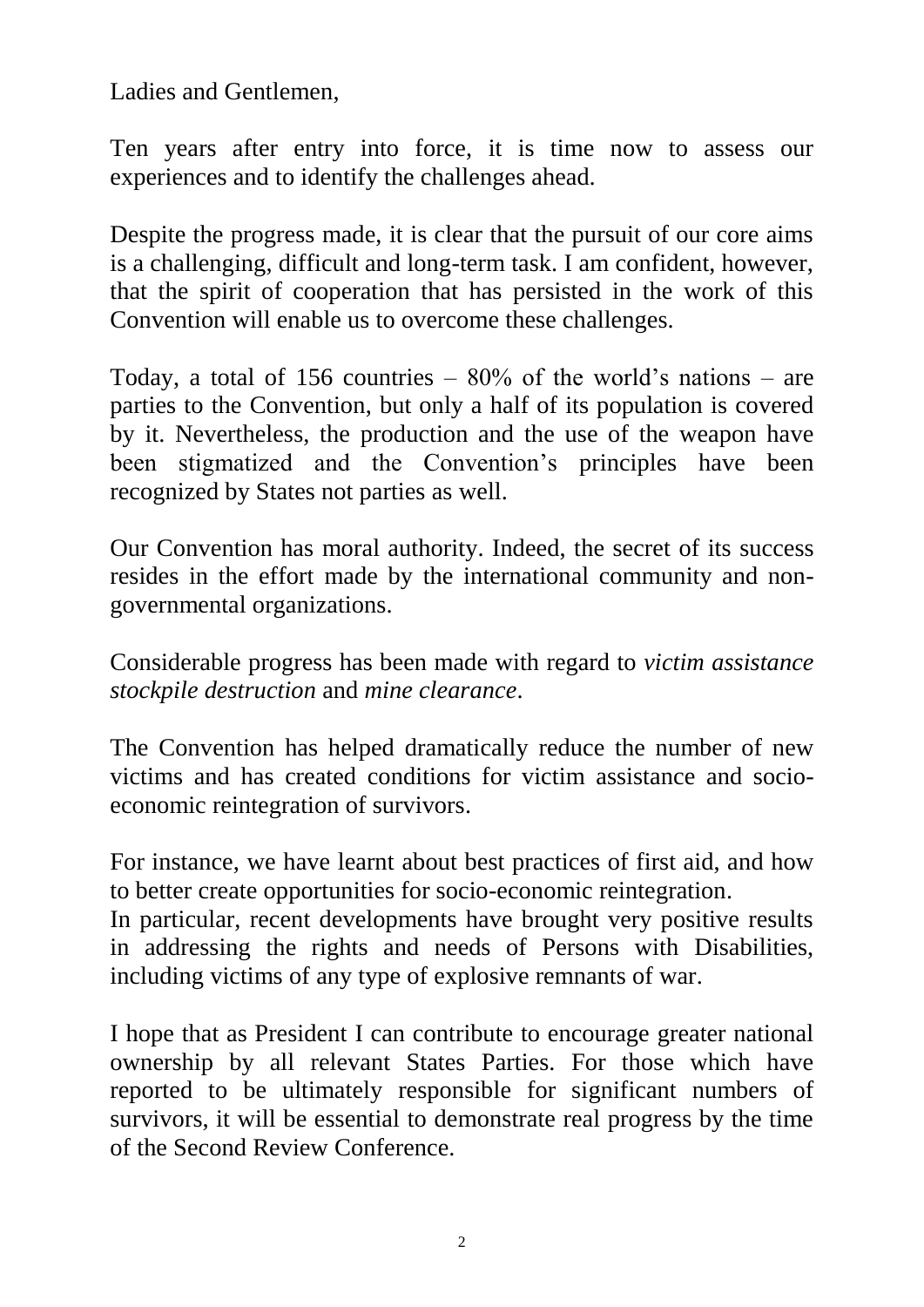With *stockpile destruction*, we have established a confidence building process among States parties and civilian populations. In destroying over 41 million stockpiled antipersonnel mines, we have made great progress in ensuring that antipersonnel mines would never be employed again.

Nevertheless, compliance issues remain an urgent challenge to the Convention. While the list remains short in terms of the number of States Parties for which Article 4 remains relevant, the challenges relating to implementation are more profound than ever before.

Three States Parties, including two with great means, did not respect their deadlines for the destruction of their stocks. A fourth State Party has indicated that it risks missing its deadline.

My hope is that the European Commission will work in a flexible and persistent manner to conclude cooperation arrangements with two of these States to ensure that their stocks will be destroyed soon.

To those non-compliant States Parties that do not require assistance in stockpile destruction, I would therefore call upon them to regularly keep us informed of their progress, and to ensure compliance by the time of the Second Review Conference.

With regard to *mine clearance*, we have made considerable progress over the past ten years. Vast tracts of land have been demined and put to productive use.

As shown by Afghanistan and Tajikistan's cases, we have been realistic in accepting that some States with huge contamination and environmental constraints will not be in a position to finish the job in ten years.

As recorded for the first time last year, 15 States parties with clearance deadlines in 2009 submitted requests for extension at the Ninth Meeting of States Parties.

We granted the requests submitted. But we did so only after a long and serious review and by being clear and transparent in recording the basis for our decisions.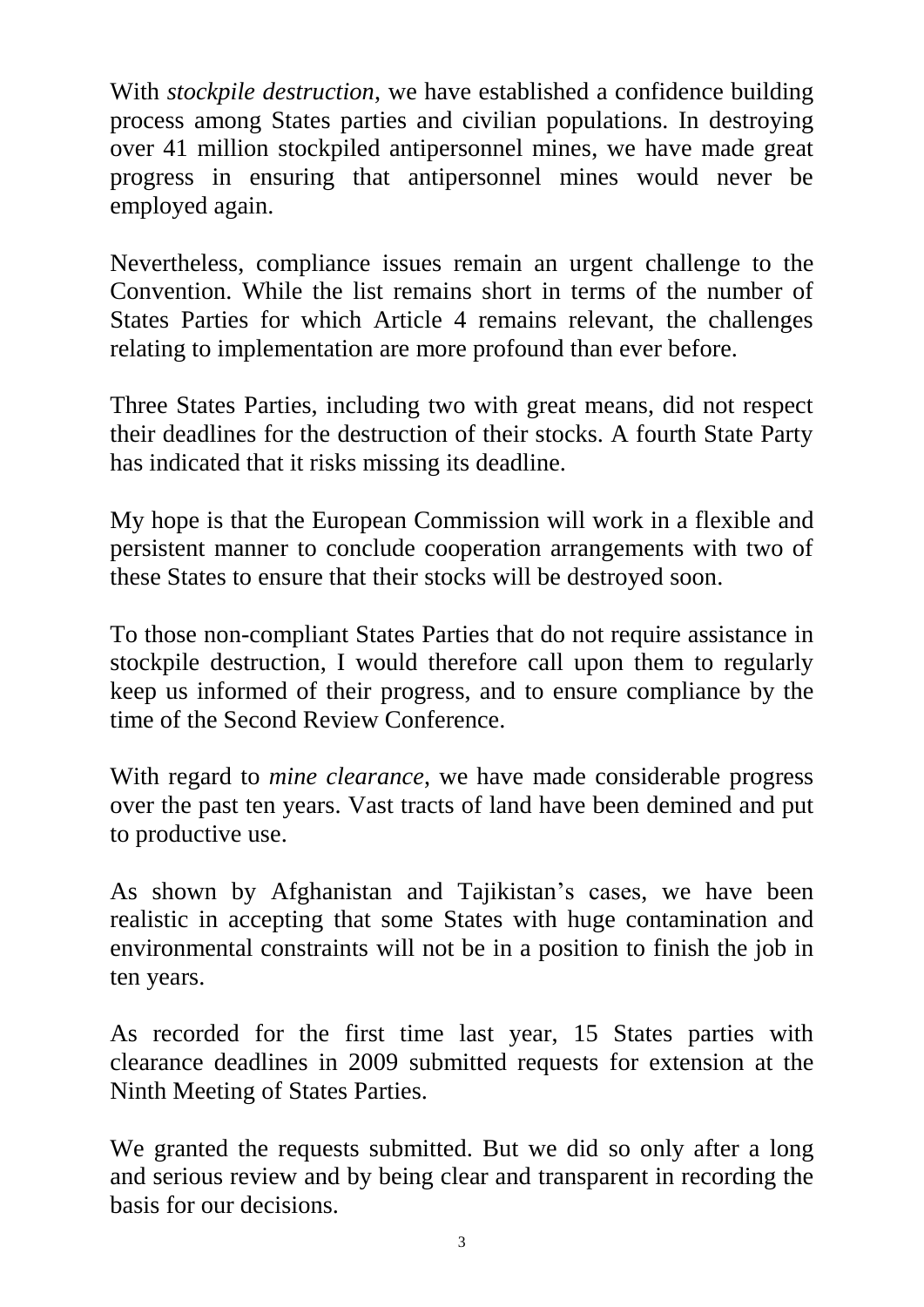We also developed the methods to dealing with future extension requests, which I hope will remain only exceptional.

This year I have the task to chair the group that has been mandated to analyse extension requests that were submitted by three States Parties: Argentina, Cambodia and Tajikistan.

We are now well aware of how in many instances Landmine Impact Surveys have distorted the nature, size and location of the implementation challenge. We must now develop future plans based on more accurate figures (and timeframes) and apply the lessons that we have learnt to more efficiently deploy clearance assets.

In addition, I will give attention to other States Parties in the process of implementing Article 5, in particular to those that have been granted extensions, which need additional assistance to finish the job.

With respect to *universalisation*, I will recall that the accession process has been slowing down over the recent years. In fact, no State has ratified or acceded to the Convention since November 2007, keeping up to 39 the number of States not parties to the Convention.

Among the 39 States not parties, there is a number of non-members countries in Central Asia which possesses anti-personnel mines and/or are suffering from the consequences of the use of mines. I call upon these countries to take concrete steps towards the Convention and to attend the Second Review Conference in Cartagena.

Clearly, our task is not yet complete, that is why I have made universalisation one of my top priorities during my Presidency. In March I travelled to the Lao Peoples Democratic Republic, I recently visited Armenia, Georgia and Poland. I also hope later this year to engage senior officials in Lebanon, Mongolia, Nepal and the USA.

I commend the European Union for adopting a Joint Action in support of the universalisation of the Convention. And I hope in particular that the two remaining European States - Finland and Poland - will soon join the community of States Parties.